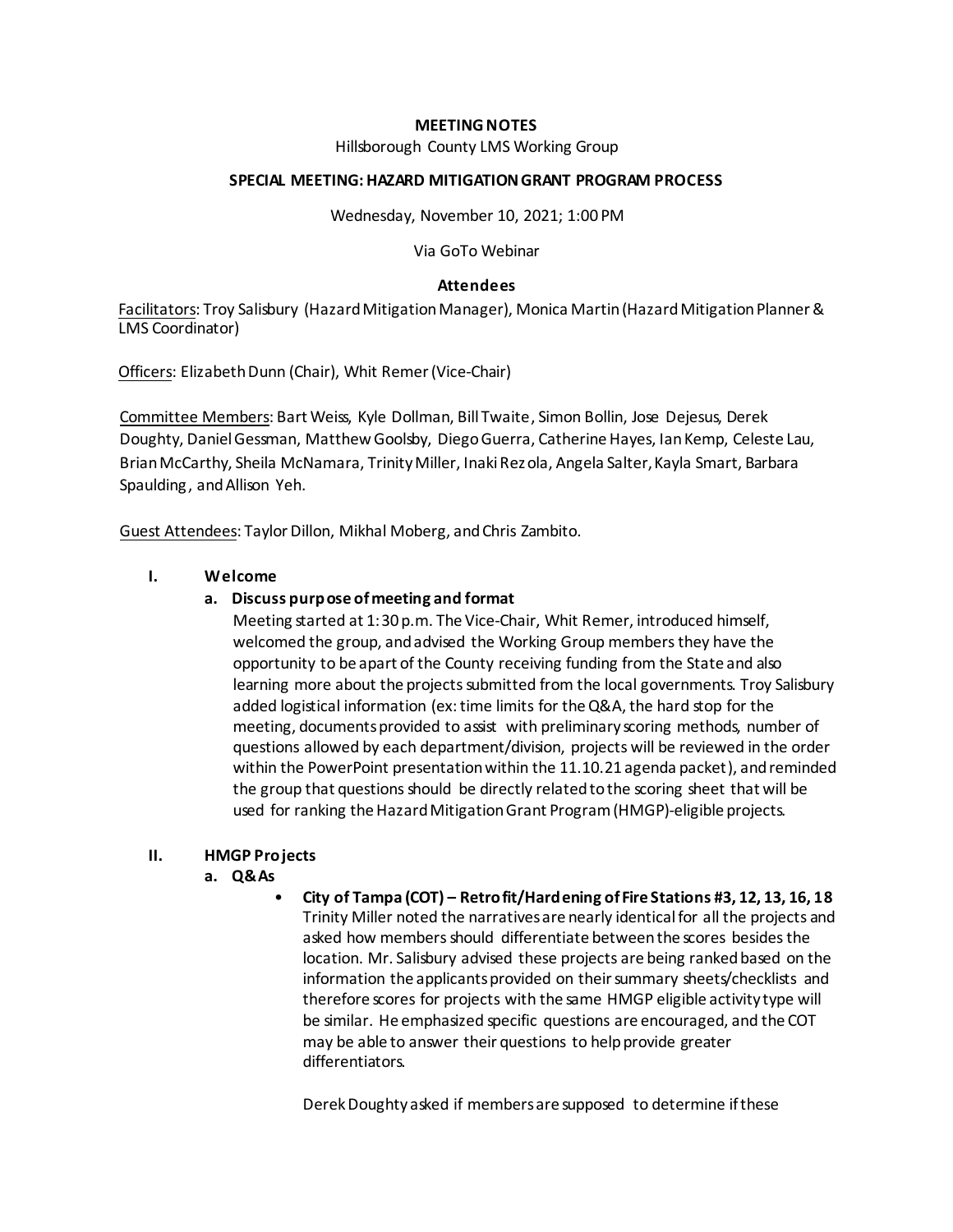projects are in a low-to-moderate income (LMI) area themselves, oristhere a map for viewing?Mr. Salisbury highlightedthere is a map, however, he suggests reviewing the information provided by the applicants and theywere advised to include this and other scoring sheet-relatedcriteria within their summary sheets/checklists. He advised for those applicants who did not provide the necessary information, for all members to do their due diligence before scoring. Monica Martinadded if members had a specific question regarding the LMI, the members can ask the COT if they are on the line. Catherine Hayes, from the COT, provided the link to the LMI mapin the chat featur[e](https://www.huduser.gov/portal/sadda/sadda_qct.html?locate=12057000101)

[\(https://www.huduser.gov/portal/sadda/sadda\\_qct.html?locate=120570001](https://www.huduser.gov/portal/sadda/sadda_qct.html?locate=12057000101) [01.](https://www.huduser.gov/portal/sadda/sadda_qct.html?locate=12057000101) Ms. Miller addedwithin the chat feature a link to an additional LMI web viewer

[\(https://hud.maps.arcgis.com/apps/webappviewer/index.html?id=ffd0597e8](https://hud.maps.arcgis.com/apps/webappviewer/index.html?id=ffd0597e8af24f88b501b7e7f326bedd) [af24f88b501b7e7f326bedd\).](https://hud.maps.arcgis.com/apps/webappviewer/index.html?id=ffd0597e8af24f88b501b7e7f326bedd)

Barbara Spaulding mentionedtypically grantsask formore than one alternative to making no changes, andshe was unsure if these were supposed to be added to the applications. Ms. Spaulding added most of the projects are linked tothe LMS plans, however, she believes the projects would be more highly-rated by FEMA and the State if the projects were linked to other plans. She added she would like to see an opportunity to also emphasize multi-jurisdictional agreements/cooperationin the applications in the future. Mr. Salisbury advised we will be updating the process next year, as this yearthe timeline was very short, the FDEM HMGPBriefing webinar the day before, and the group was provided with important highlights from that meeting. Additionally, he added we will be encouraging and assisting where we canas we more forward to include these suggested items.

BrianMcCarthy asked if all of the stations housed the same amount of people. Ms. Hayesadvised the stations that house more staff are #'s13 and 18. She highlighted stations #'s 3, 12, and 18 have the same staff levels. And Ms. Hayes also noted all of them are in the LMI, except for station #18, which is at 47% within the area, so it's just below the 50% while the others are well above it.

• **City of Temple Terrace (TT) – Retrofit/HardeningofFire Stations #1/EOC and 2**

No questions were asked.

- **Unincorporated HillsboroughCounty(HC)– Stormwater Management/Flood Mitigationof Lindawoods Street and CaseyRoad**  Mr. Remer asked if there were any planned greeninfrastructure improvements that will be apart of the stormwater projects. Mikhal Moberg, from HC's Stormwater Planning team, advised no, not at this time for these projects.
- **Unincorporated HillsboroughCounty(HC)– Infrastructure Protection/Wind**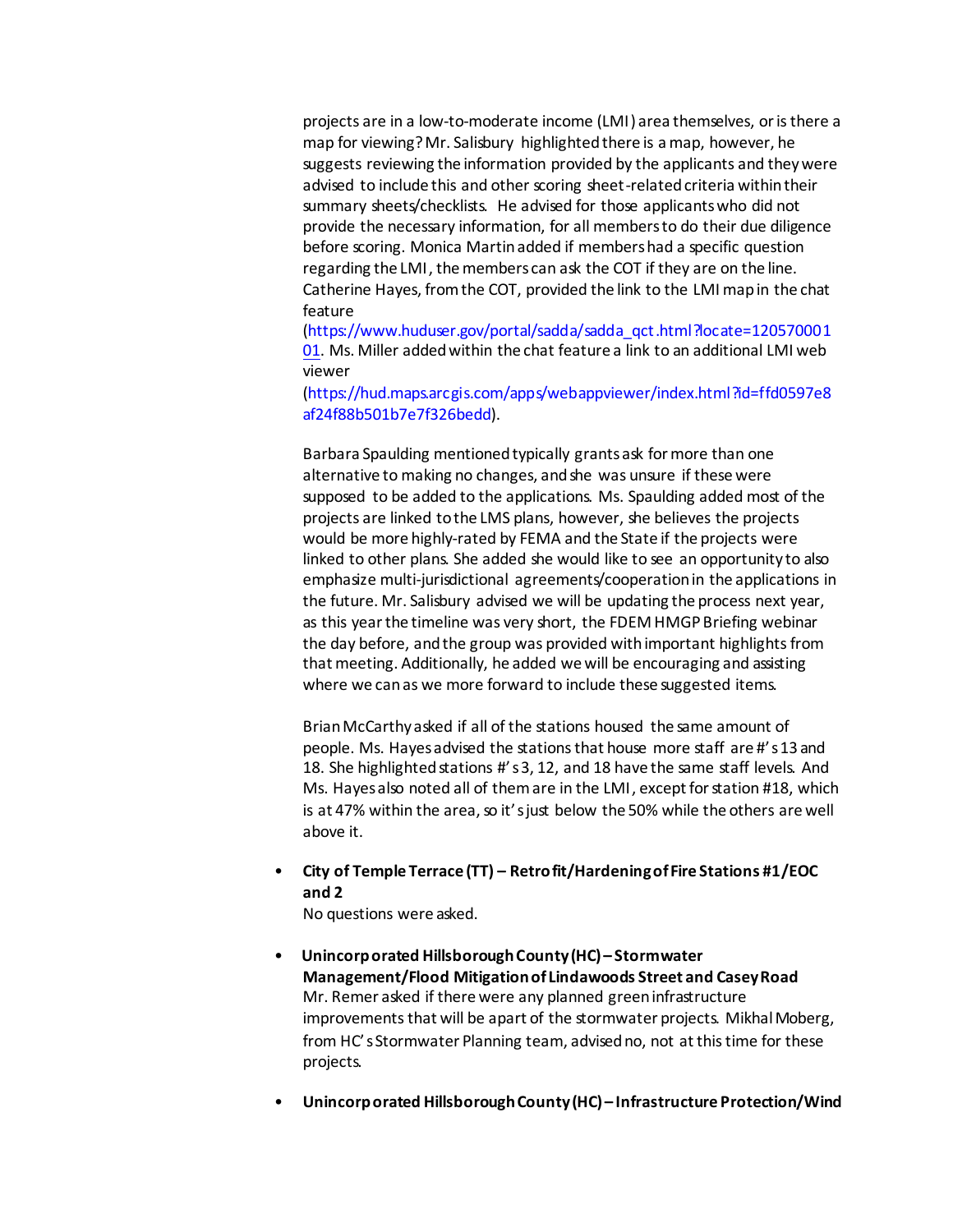**Mitigation of Span Wires and Phased SpanWires.** No questions

- **Unincorporated HillsboroughCounty(HC)– Retrofit/Hardening ofFire Stations #1 [Progress Village], 2 [Lithia], 3 [Summerfield], 9 [SabalPark],11 [Brandon], 12 [Gibsonton]** No questions
- **Unincorporated Hillsborough County(HC)– Retrofit/Hardening ofFire Stations #14 [North Hillsborough],16 [Riverview], 17 [Riverview],18 [Seffner], 19 [Carrollwood], 23 [Dover]** No questions
- **Unincorporated HillsboroughCounty(HC)– Retrofit/Hardening ofFire Stations #24 [Lutz], 26 [Cork/Knights], 28 [SunCityCenter], 30 [Midway (Plant City)], 33 [Falkenburg (PalmRiver)]** No questions related to these specific projects.

Jose De Jesus asked within the chat feature if members are voting for all fire stations or by jurisdiction. Mr. Salisbury advised eachstation is listed as an individual project, which results in all fire stations being ranked individually.

Mr. Remer requested in the future for the forms to include if the project is within the LMI. He also suggested for the fire stations, since there are so many hardening projects, to list on their forms in the future if they are/are not in the wind-born debris zone to help prioritize projects. Elizabeth Dunn also recommended adding to the forms if the project is/is not in the storm surge areas. Ms. Spaulding also asked if there was a map showing where all of the projects and Mr. Salisbury highlighted thisis not available due to time constraints, andisthe reason why County staff took Allison Yeh's recommendation of adding a Google map link to the forms. He added it is the County's intention to create a map to showcase where all active LMS projects are located. Ms. Spaulding also asked within the chat feature how many of the projects were being planned on being submitted. Mr. Salisbury advised all 38 projects being reviewedare anticipatedtobe officially submitted by the applicants, as we have Tier I and possibly Tier II funding available.

• **Unincorporated HillsboroughCounty(HC)– Safe Room Construction/Hardening ofFire Stations #9 [SabalPark], 20 [West Hillsborough], 28 [SunCity Center], 42 [Henderson]** No questions related to these specific projects. Inaki Rezola, from HC's Fire Rescue – Emergency Management department, advised their applications included Social Vulnerability Index (SVI) information.

• **Unincorporated HillsboroughCounty(HC)– Critical Facility Generation/Generators for McLane, Pizzo, Pride,Tomlin, TurkeyCreek,and Valrico.**

Ms. Miller, with the County's Affordable Housing department, advised Pizzo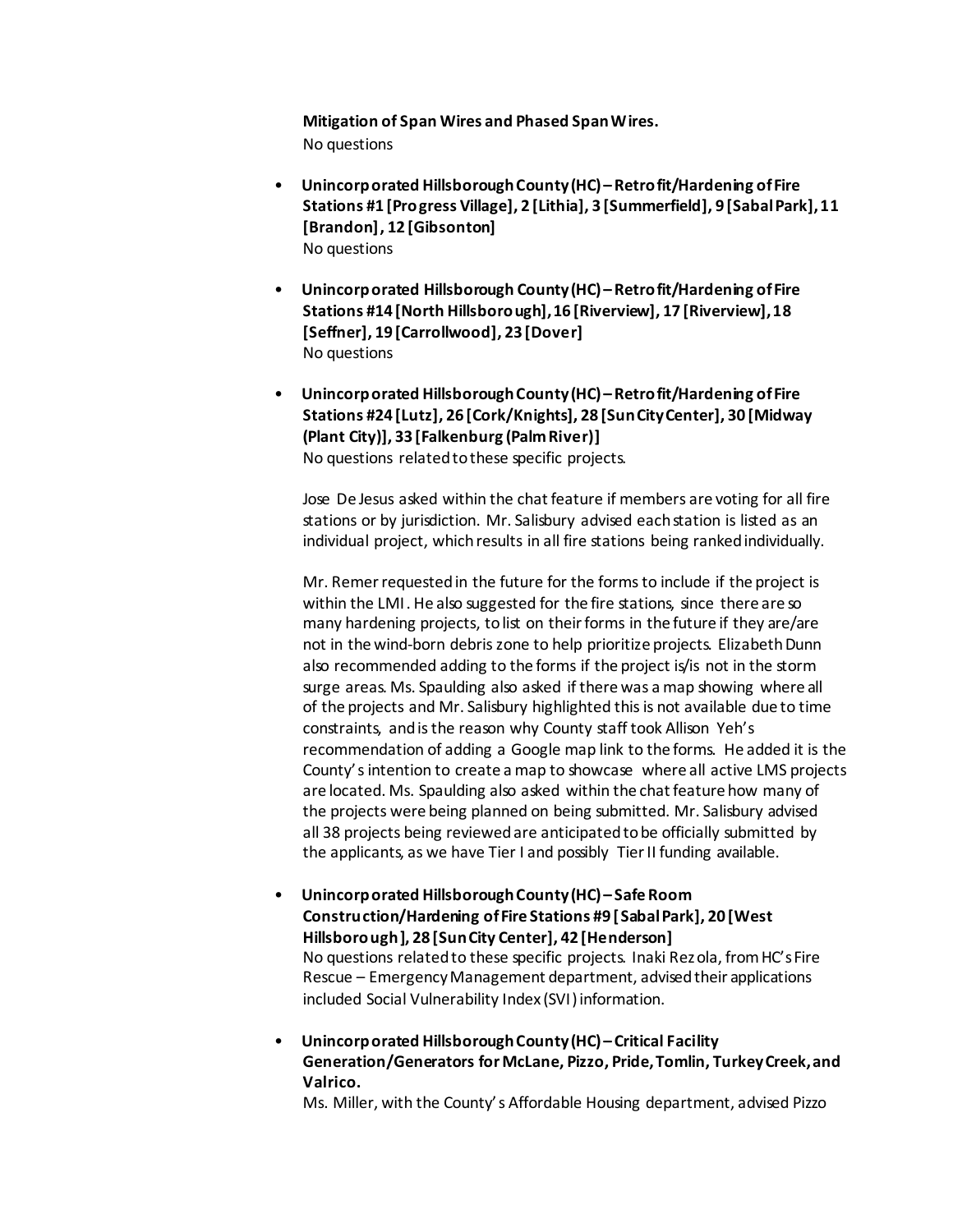comes up as0% LMI, however, thatis only because it isin the USF census trackwhich shows "0" residents there but all adjacent censustracksare showing as LMI. She wanted to confirm if this generator would be servicing beyond the USF campus and therefore should be awardedthe points for that category. Mr. Renzola advised these shelters are not only serving their specific area, they are serving people from surrounding areas and SVI areas. He added shelters like McLane house special needs residents/evacuees and therefore need additional funding. Ms. Dunnadded, historically, Pizzo, isone of the County'slargest housing shelters for residents(ex: Hurricane Irma). Mr. Renzola added Pizzo is where special needs families go when they are unable to goto Yuengling, so it is a support site as well.

# **b. Review ofvoting eligibility, process/timelines,and online rankingform**

# • **Voting Processfor LMS WG Members**

Ms. Martinreiteratedthere are notesunderneaththe slides in the PowerPoint presentation the working group members received, and reminded membersto do their due diligence asit includes information regarding their scores being disqualified, highlights timelines, etc. She reviewed the participation requirements, which included voting eligibility that is based off of the attendance roster post-11.04.21 meeting, only (2) eligible voting members are allowed to vote per department/agencyper organization, and members must score all 38 projects for their scores to count.

Ms. Martin highlighted the final list will alternate jurisdictions (in no particular order – HC, TT, COT) per the process approved by the working group on 10.14.21, and members should make sure they are not submitting any ties to minimize the chances of additional voting needed to be had. She added that the live link for the online ranking form will be sent to all eligible voting members post-meeting and will close on 11.17.21 at 11:59 pm EST. She added if there are no ties, the final ranked HMGP project list will forwarded to the group for approval by e-mail vote on 11.19.21 and close on 11.29.21 (11:59 pm EST). Lastly, she highlighted the letterfrom the Chair and the approved final ranked HMGP list will be signed and sent to all LMS members andattendees on/by 12.10.21.

Ms. Martin noted, for the applicants, their official HMGP application must be submitted via the online portal by 12.21.21, andas mentioned within the email the group was sent the day before, applicants should apply for access to the portal as soon as possible. She advised the e-mail also included the FDEM contactsand resource linksthat were provided during the State'swebinar the day before.

# • **Online Ranking Form**

Ms. Martinremindedvoting members toreviewthe project information, preliminary score the projects using the scoring sheets/preparatory information provided. Inregardtothe online ranking form, it must be completed in one session and scores for all 38 projects are required to be